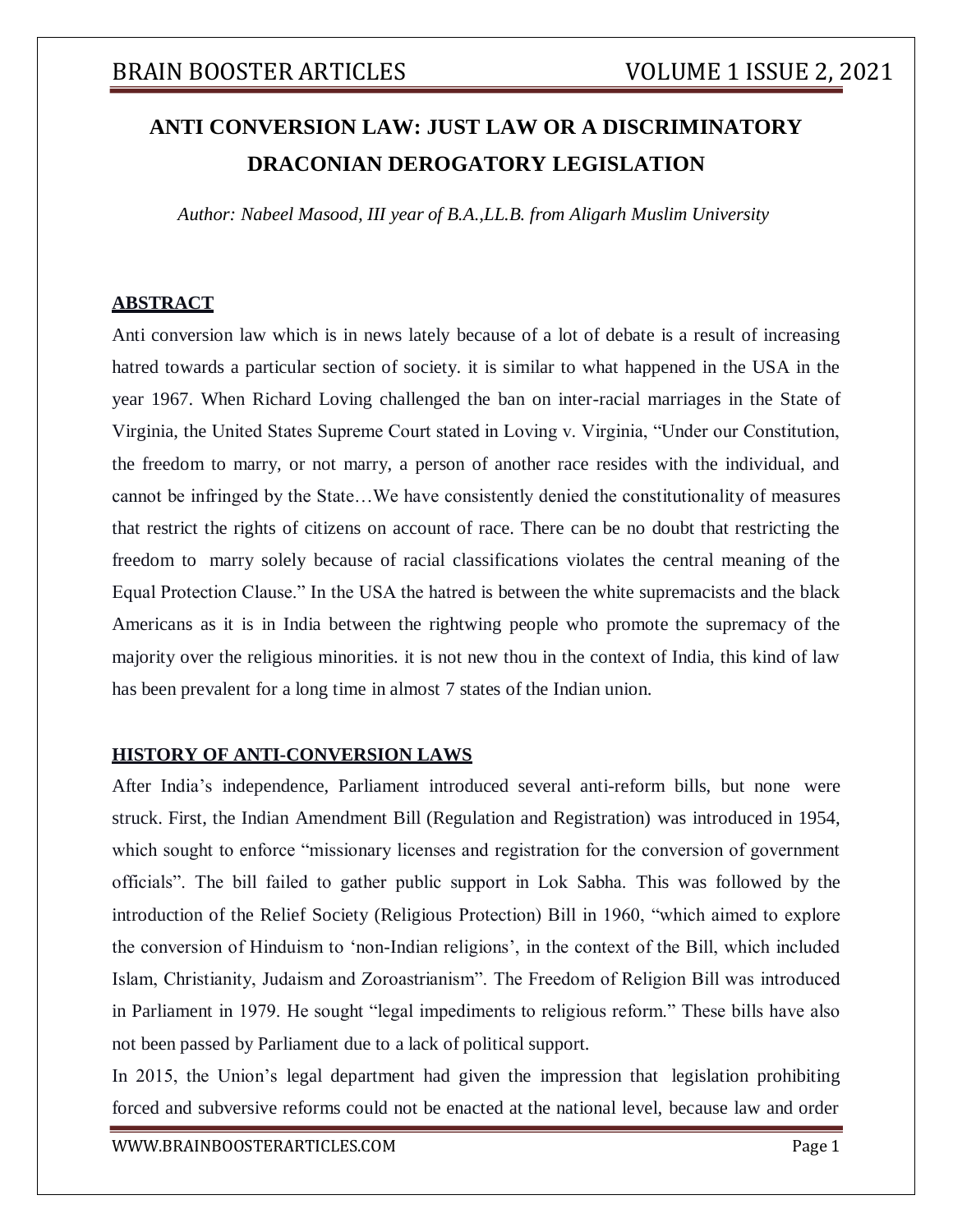are a matter for the State under the Constitution. Still, secular governments can enact such laws. In recent years, several states have enacted the law on "Religious Freedom" to prevent religious, coercive, or forced conversion. The research organization, PRS Legislative Research recently released a report comparing various existing laws against the transformation of several provinces. The "Laws on Freedom of Religion" currently apply to eight provinces – (i) Odisha (1967), (ii) Madhya Pradesh (1968), (iii) Arunachal Pradesh (1978), (iv) Chhattisgarh (2000 and 2006), (v) Gujarat (2003), (vi) Himachal Pradesh (2006 and 2019), (vii) Jharkhand (2017), and (viii) Uttarakhand (2018). Laws passed in Himachal Pradesh (2019) and Uttarakhand also declare that marriage does not apply if it was intended for the sole purpose of conversion, or the conversion is made solely for marriage.

### **INTRODUCTION**

The anti-conversion law comes under the state domain and it is already present in 8 out of 29 states. Odisha, Arunachal Pradesh, Uttarakhand, Madhya Pradesh, Himachal Pradesh, Chattisgarh, Jharkhand and Gujarat. The reason behind these laws is to prevent the forceful conversion of people from one religion to another, coercive, conversion under undue influence, by financial assistance and by the threat of life.

## **KEY PROVISION OF THE ANTI CONVERSION LAW / UNLAWFUL CONVERSION ORDINANCE**

The key provisions of the bill are as follows:

Prohibition of conversion to another religion through misrepresentation, power, deception, improper influence, coercion, seduction or marriage coercion, improper influence, coercion, seduction or any other form of fraud or marriage and no one shall approve, confirm or conspire against such a change, provided that, if a person returns to his or her former religion, he or she shall not be deemed to be a convert under this Act. [Section 3] [ii] The Ordinance states that if any change is made as a result of any attraction, gift, consolidation, easy money, material gain, employment, free education at a prestigious school or a better way of life, displeasure with God or compulsion [iii]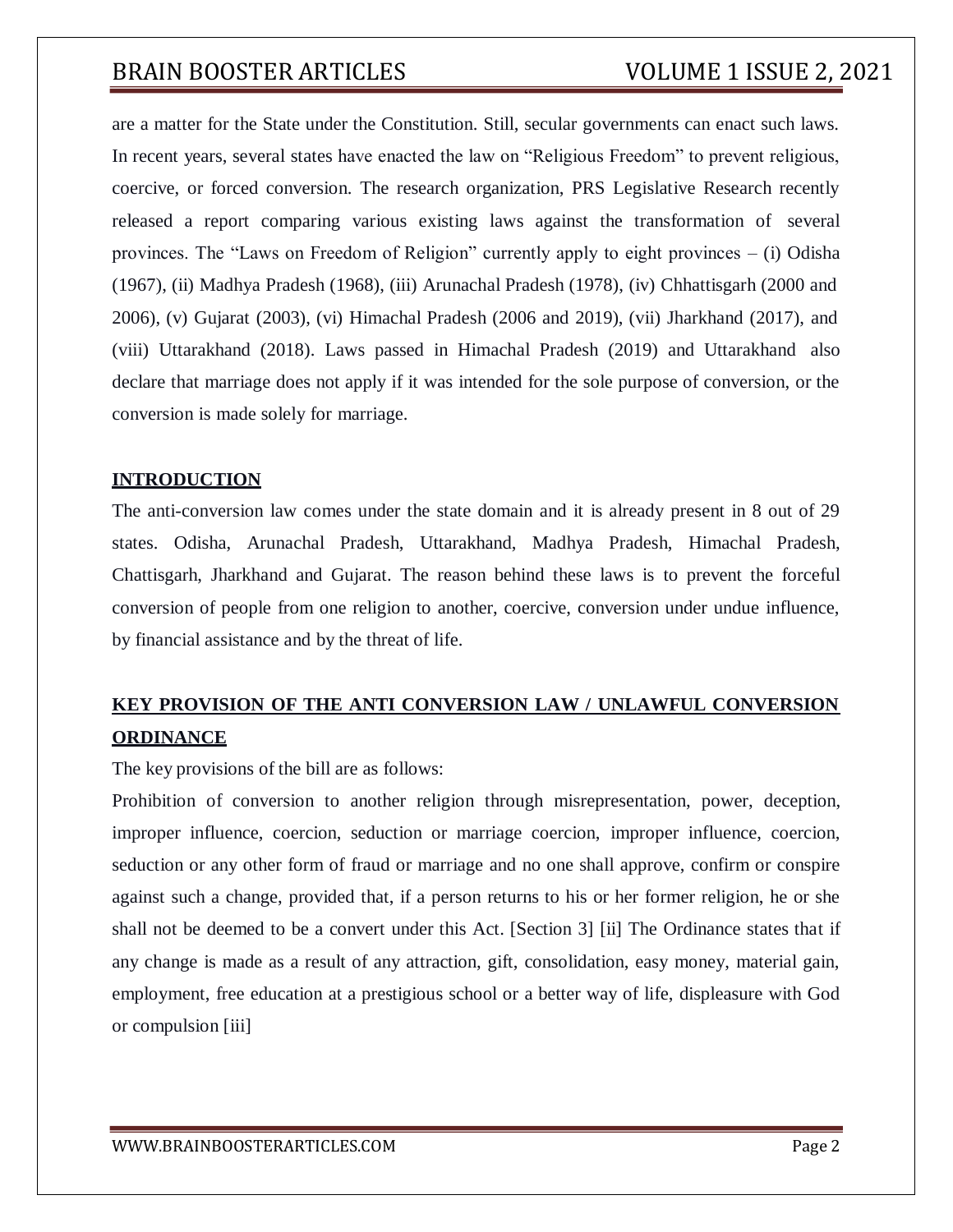The Ordinance provides that there shall be a prohibition against the conversion of one religion to another in the wrong way, power, improper influence, coercion, enticing or any other form of fraud. [Iv]

#### **SHORTCOMINGS OF LAW**

It would allow the state to interfere with the private decisions of spouses and could serve as a barrier to interfaith marriage which is contrary to the basic constitutional principle. It may continue to create a cold effect and as a result, violate a person's right to privacy. In 2018, the Supreme Court reiterated this legal position in the case of Hadiya, in which it rejected allegations that Hadiya was forcibly converted to another religion for marriage. Holding this:

How Hadiya chose to lead her life is a matter of personal choice. The court emphasized the principles of human independence and dignity in the hope that: Such injustices will not be repeated to Hadadi or any other citizen [v]

#### **WHY IS THE LAW DISCRIMINATORY AND TARGETS MINORITY**

Certain provisions in the law aim at it being partial law as it benefits the majority because of the term used in this law as conversion back to the original faith

#### **MASS CONVERSION – SECTION 2(F)**

The section 2(f) of the law prohibits mass conversion, which means it halts and penalises the conversion of two or more people from one religion to another ( especially from Hinduism to either Islam or any other religion ). This provision is superficial and imbecile for example a family of 10 people ( husband, wife, their children, and the other members of the joint family ) convert from Hinduism to another religion than on what basis is it a more heinous act than conversion of a single person. It is a clear violation of article 19 which has given people a right to choose, it is ridiculous that in a nation people have a right to fulfil their promiscuity by having an adulterous relationship but they have no choice in the matter of the choice of religion.

### **DISCRIMINATED SKEPTICAL VIEW ON 'CONVERTOR'**

Section 2 (i) of the UP Act has given a new term, 'Religion Convertor'. This is wrong and it is clear that bad motives are being pursued. The whole conversion does not require the help of a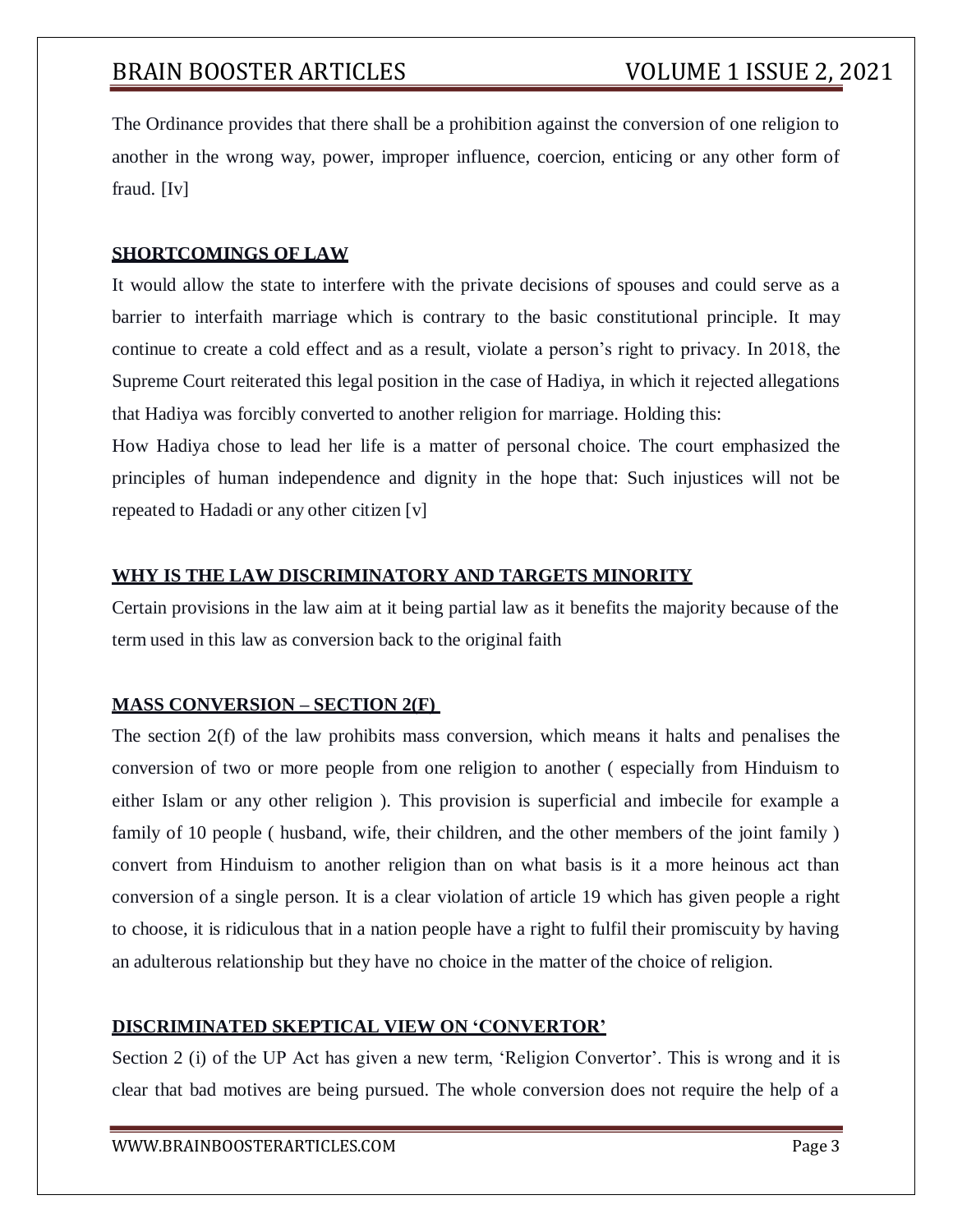convert, or witnesses. One can change even completely alone. For example, in the case of conversion to Islam, it is necessary to pronounce the word 'Shahada' (I testify that there is no true God [god] other than God [Allah], while Muhammad is the Messenger and servant of God), with sincere faith and conviction. By introducing the concept of a dynamic person, it seems that the goal of the state is to gain more control over the vast majority of the population.

#### **IT MAKES CONVINCING A PERSON OF A CRIME**

Section 3 of the UP Act has two additional sections, which Parliament and the Odisha Act do not have. The first is what they call the transformation of marriage. The second is that 'and no one should continue, confirm or conspire against such a transformation. While delays and intrigues appear in the law, 'persuasion' is not. This is a pure myth. Under this law, it could mean that if four Muslims are likely to be discussing the legitimacy of Islam in a flat while a Hindu customer is present and taking part in the discussion, they are probably trying to 'convince' him to convert to Islam!

## **INDIRECTLY PROMOTES THE CONCEPT OF GHARVAPSI ( BJP'S LONG TERM PROPAGANDA)**

The second scenario for Phase 3 is very funny. It states, "Provided that, if any person converts to his or her previous religion, that person will not be considered a convert under this system." The reversal may have been due to personal opinion, or to someone else's conviction. It can be argued that this condition deals with what is commonly known as 'Ghar wapsi' (return home). In essence, it means that some individuals or organizations are licensed to do whatever they want to bring back their 'deviant' friends from 'parental' religious practices and when they do, anything they do will not be construed as 'delay, persuasion or conspiracy'.

### **CREATION OF A POLICE STATE**

Section 8 (3) of the UP Act mandates that the person concerned and the Convertor must give notices and the district magistrate shall receive a police investigation into the actual purpose, purpose and reason for the proposed change.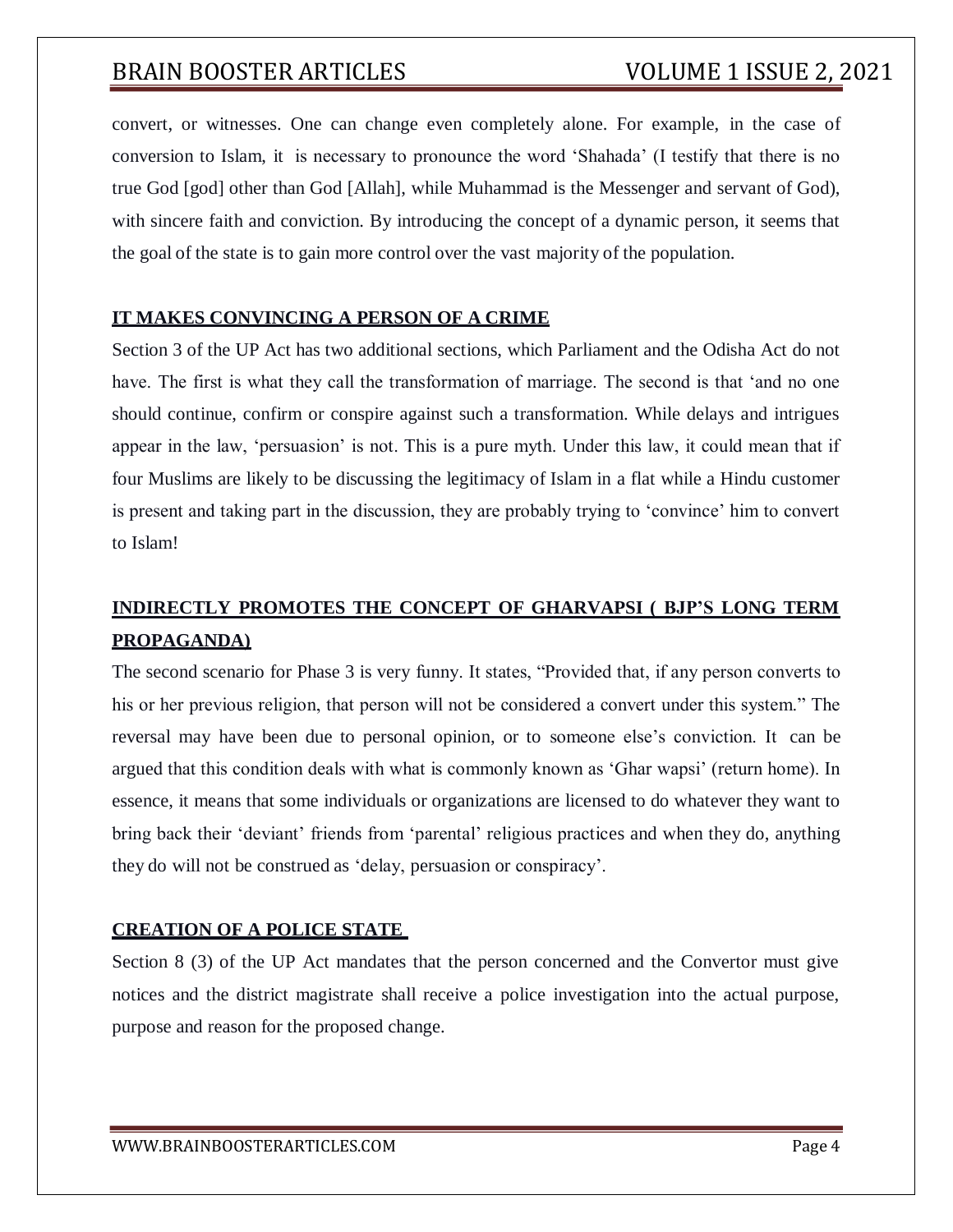Needless to say, this gives the police unlimited power, which will, perhaps, be abused. It is well known that the Indian police have been working as men wearing the helmets of the ruling party. What prevents the police from making a spy report that the proposed amendment violates the provisions of this law? The task will then be on the affected team to take the high court and fight a long and expensive legal battle. Section 12 of the UP law is ridiculous. The responsibility for proof that conversion was 'legal' rests with the person who 'caused' the conversion. They do not bother to ask a repentant person – his opinion does not matter at all. The government seems to be more interested in prosecuting and abusing this 'CONVERTOR'

For litigation, even if the government has a vested interest in preventing forcible conversion, all you need is for the convert to be asked to appear before a magistrate at a certain time of conversion and to submit a statement to the government. Recently, the High Court of Allahabad ruled, "The right to freedom of choice, regardless of religion, is fundamental to the right to life and personal liberty. Delhi held that an older woman was free to live wherever she wanted and anyone who wished and directed the police to advise the applicant and parents not to take the law into their own hands or threaten that woman or man.

UP law opposes these judgments and is therefore likely to be dismissed as bad constitutional principles. We are compelled to consider that the external motive for the strict law as well as the provision of strict penalties for all measures appears to be nothing but harassment. The law does not make good use of the word 'love jihad', but people know the political agenda behind it better.

### **WHAT ARE THESE LAWS BEING MADE FOR IN THE NATION?**

Since the BJP LED NDA government has gained power in the nation it has left no opportunity to gain votes of the majority by playing a communal card, this law is also a similar tomfoolery that will persuade and rig the innocent minds of the majority youth, and they will be more focused on futile situations and the prominent issues concerning them will go unnoticed and they will, in the end, get polarised which will help the Rightwing ideologies to gain control of the power. Since this legislation was made into the state a few incidents of religious conversions which were undiscussed before this legislation, are now making the headlines of almost every media channel, there are prevalent discussion, and a lot of such incidents have started coming under light, there are some claims of a Pakistan angle too which are futile and only means of political mobilisation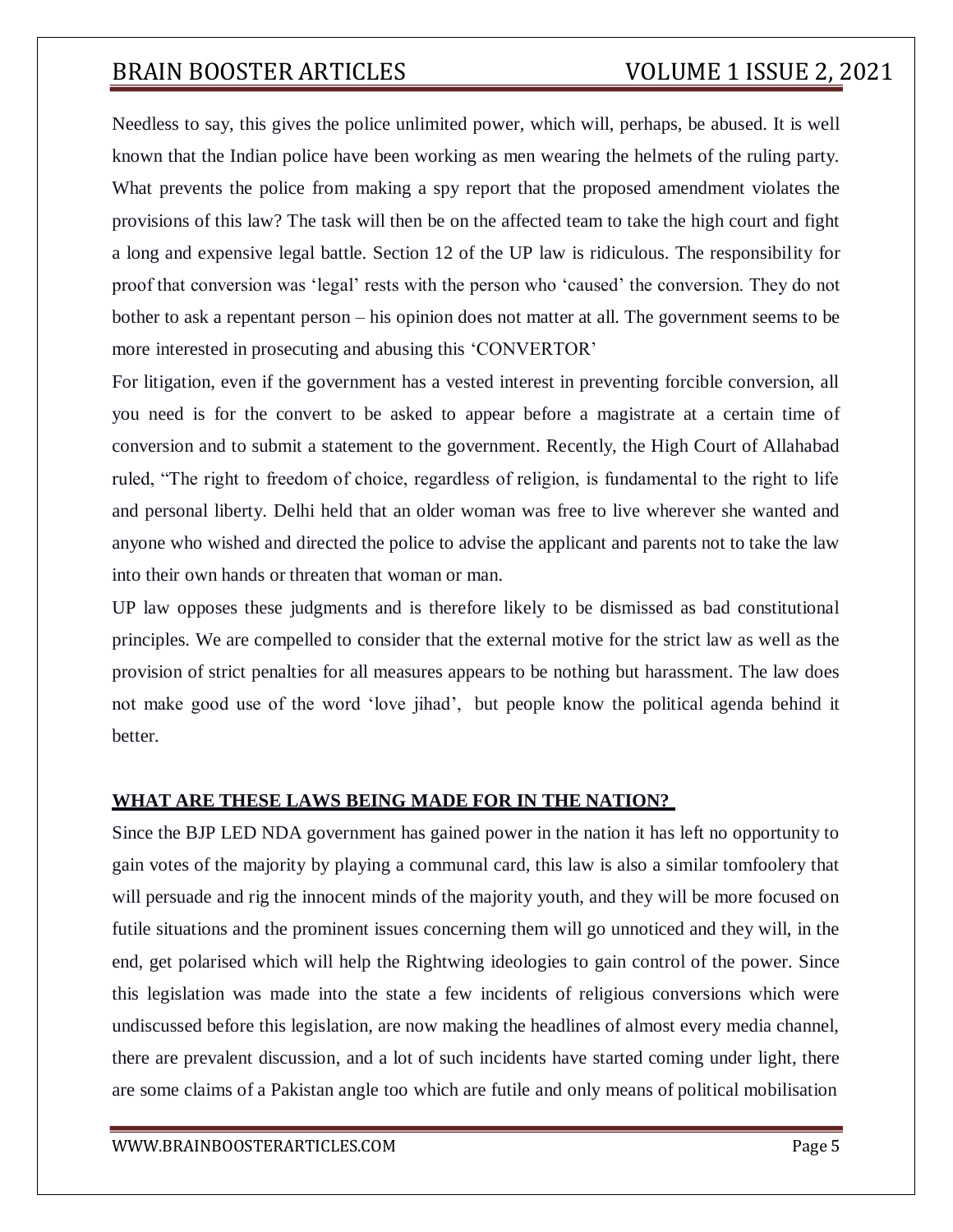of a certain segment of the society to create a sense of hatred and to further the communal propaganda which will have an enduring effect on the minds of the youth ( tomorrow's ) permanent voter for the larger extent of the coming era ( India has the largest number of people in the reproductive age so the example we set today will yield results tomorrow the vote bank we make today will yield us votes tomorrow).

The law is also an attempt to criminalise and demonize the people of the Muslim and Christian community to further the belief of the founder and ex Sirsanchalak of the RSS ( parent organization of the BJP ) . it was written by the MS GOLVALKAR in his book that Muslims and Christians can not be nationalists as they have missionary system in their blood ( missionary – propagation of religion ). These laws are also important to counter the conversion rates which are on the rise as a lot of Dalit organizations that are working for their upliftment and political mobilisation like BAMCEF ( BACKWARD AND MINORITY CLASSES EMPLOYEES FEDERATION), AZAD SAMAJ PARTY, BAHUJAN MUKTI PARTY, BAHUJAN KRANTI MORCHA all these organisations believe that Dalits should politically and socially mobilise to demand their rights/ respect denied by the upper-class. The anti-conversion laws are often present in states with significant Dalit and Adivasi populations so that their religious conversion can be stopped to keep a sense of population majority maintainance and even to keep them under threat ( mainly Christian and Muslims as they will not carry out missionary work).

The anti-conversion law is an example of right-wing genius as it is evident that there is discrimination but still no one can question the legitimacy as it has been formed by a full majority government of Mr YOGI ADITYANATH ( HINDU HRIDAY SAMRAT ). The governments of this sort are going all out against the Binding factor also known as the Ganga Jamuni Tehzeeb and furthering the ideas of class and religion-based society which is not a better option for the nation but it is rightly said that a state where '" JINGOISM AND MAJORITARIANISM COME IN MIND OF PEOPLE THE LOGIC GETS ILLOGICAL " and it is the reason why people instead of questioning and criticizing are supporting the discriminatory law.

#### **MY COMMENT / OPINION**

UP'S ANTI CONVERSION LAW is full of legal mistakes that make the intent behind this law evident. it is to be understood that religious conversion is nothing new in India rather it has been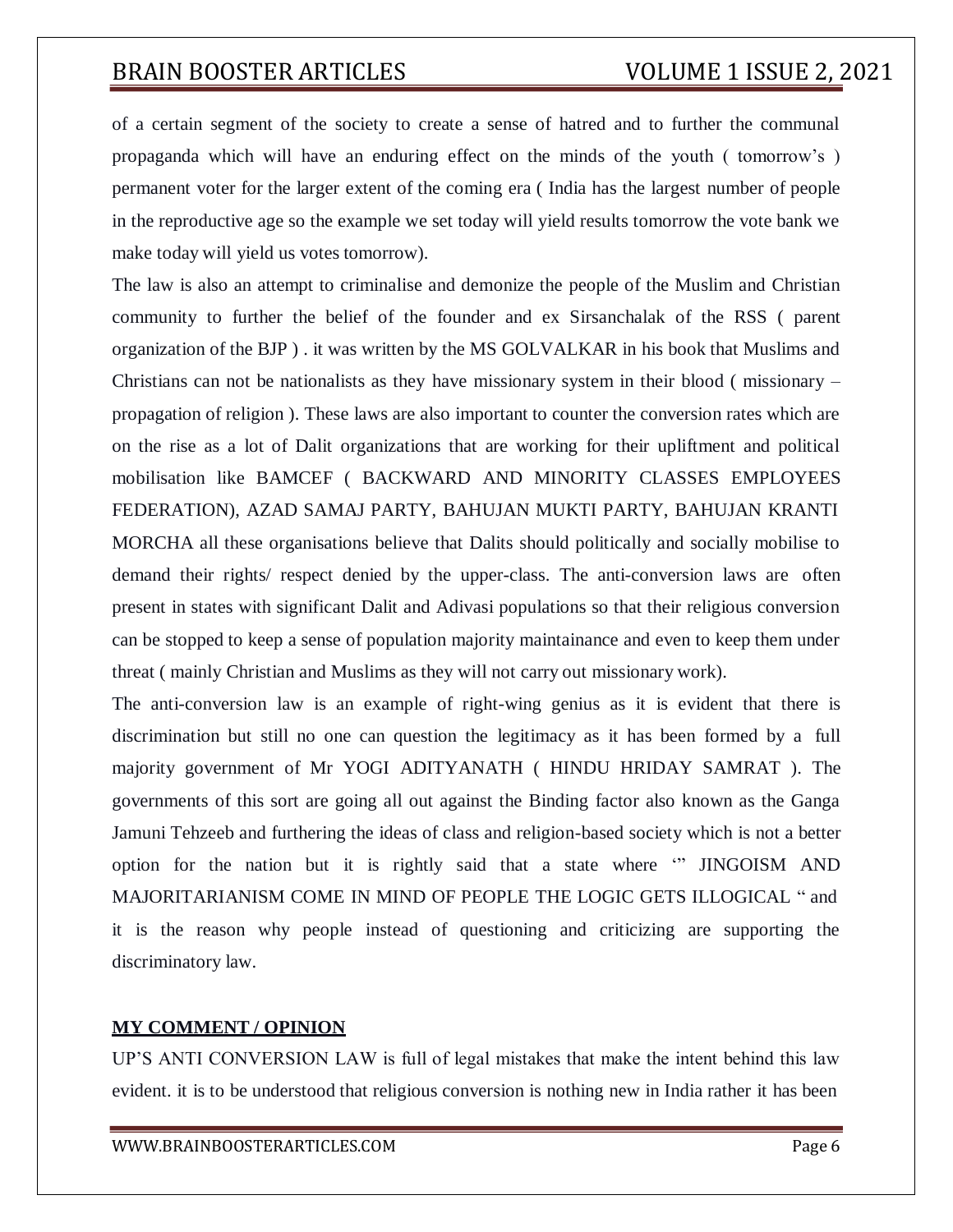taking place for centuries but with the ultra-rightwing political party in power this religious conversion matter is being used as a tool to remain in power. The real purpose of the law is to harass people so much that every change is frustrating.

Problems start with the preamble. Among other things, it seeks to ban what it calls 'illegal marriage conversion'. It can be noted that any references to marriage are not found in the Madhya Pradesh and Odisha Acts, the oldest laws of this kind in the country.

There can be no change in marriage. There could be a 'marriage'. 'By marriage' means that conversion automatically follows any religious marriage. This is wrong. As Mashood Baderin, a professor of law at the University of London, explains regarding Islam, "Under Islamic law, a Muslim man marries a Christian or Jewish woman (ahl-e-kitab, that is, the People of the Book) has a religious obligation to respect and honour both Christianity and Judaism. Therefore, a woman's beliefs and religious rights are not at stake in marriage, for she will be free to practice and practice her religion as a Christian or a Jew. "

Uttar Pradesh law fails to recognize that modification is not the same as an irreversible chemical reaction, which can occur only on one side and there is no going back. There is nothing tangible to change. Even male circumcision is not required to be converted to Islam or Judaism, although it is a recommended practice. There are an estimated 36000 interfaith marriages in India every year, how can the government decide which one of these marriages is by force, undue influence and a forced marriage if there is no such claim from either side ( married couple ). It is the commonsensical thing that if a person after marriage finds the marriage was fake/forced or any sort of cheating has taken place then they can revoke the marriage ( as the religious conversion is not an irreversible change) and can reach out to the concerned authorities to get remedy. The state's concern about forcible conversions is understandable as it could involve several crimes, such as wrongful confinement (Section 342 IPC), intimidation (section 506 IPC), kidnapping (Section 359-369 IPC), assault (Section 352 IPC), the threat of divine displeasure (Section 508 IPC) etc.

On the contrary, it can be argued that a possible breach of public order over inter-faith marriages is sought to be invoked because, with the UP government's blessing and knowledge, some organisations sharing the ideology of the ruling party might be hell-bent upon disturbing public order.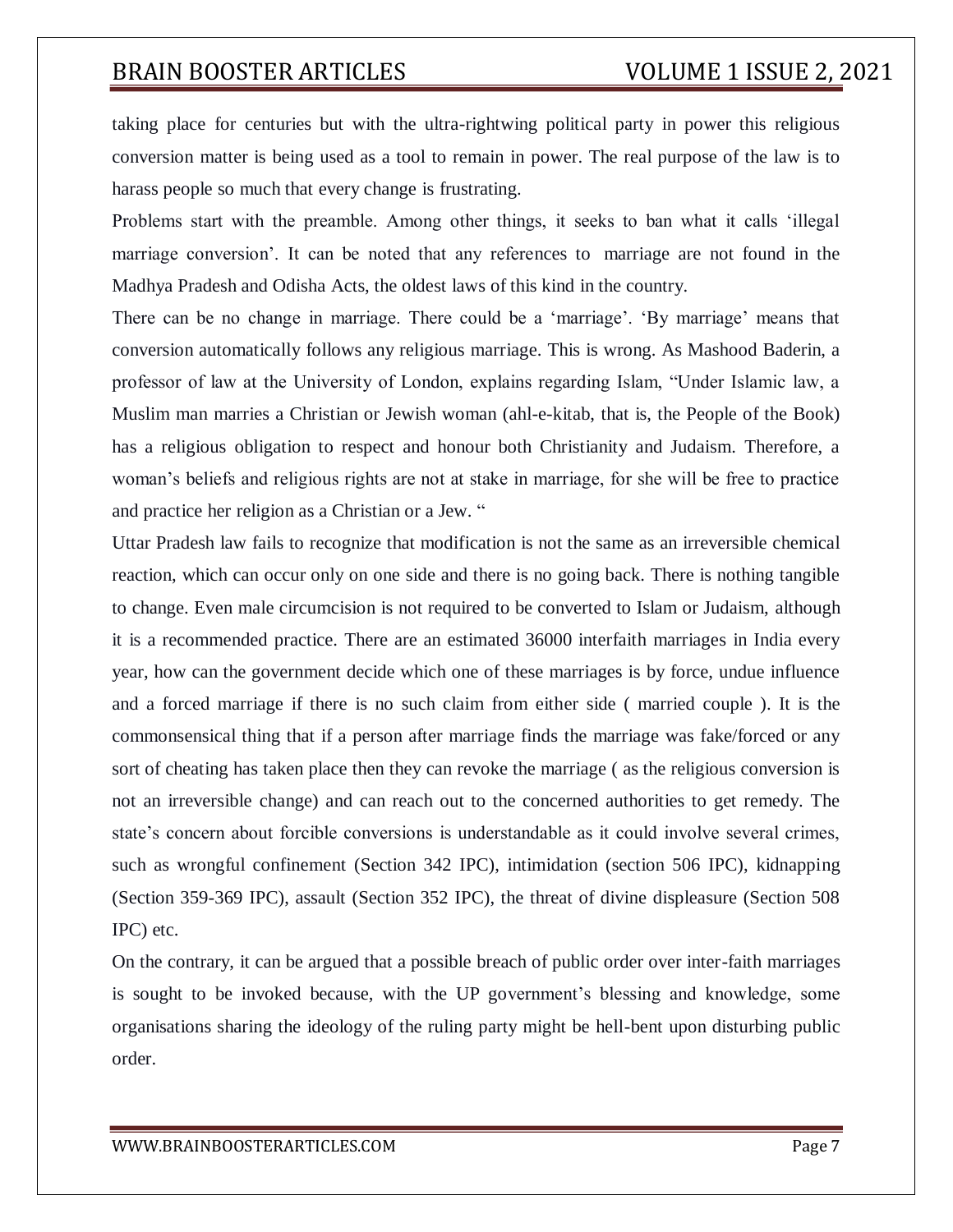I would like to conclude that, the government of up should elude themselves from forming laws that are meant to promote a political and social ideology of religious supremacy and suppression of other religions as in this law it only targets the minorities whereas it welcomes the people from other communities to convert back into their old religion ( there have been several news about how the Hindutva outfits target the converted people and force them to convert back into their opd religion which is totally against the right to freedom of choice Article 19, right to life and equality 14).

The laws of this sort not only are discriminatory but they have an ill impact on the minds of people because the minorities of the nation will feel alienated and under threat which gives rise to an increased communal void and it has negative implications on the structure of the society. Continous targetting of minorities will also promote them to get support from the anti-country elements that look at these situations as a means to further their ideas of creating turmoil in the nation.

It would be better if the government tries to focus on inclusion ( IDEA OF TOGETHER WE LIVE TOGETHER WE GROW) and to win the support of every person of the nation, as it would play a vital role in nation-building and enhancement of a secular image in the world which will yield good relationships with other nations where these minorities ( Muslims and Christians, Buddhists . ) make up the majority. Such a stand on religious matters will create a sense of nationalism too in the hearts of people who have given that up because of sheer discrimination and rising hate in the nation.

#### **CONCLUSION**

This law deals with the forceful and coercive conversions, but still has a lot of shortcomings like it needs to keep the right to privacy in line, and it should not discriminate in the name of religion ( which is the base of this law ) but if it is applied appropriately it will yield good results in stopping the evil prevalence of forceful conversion in the society and it will fulfil the basic idea behind its enactment All we can hope is to have better application and interpretation of this law which brings peace and justice to the society.